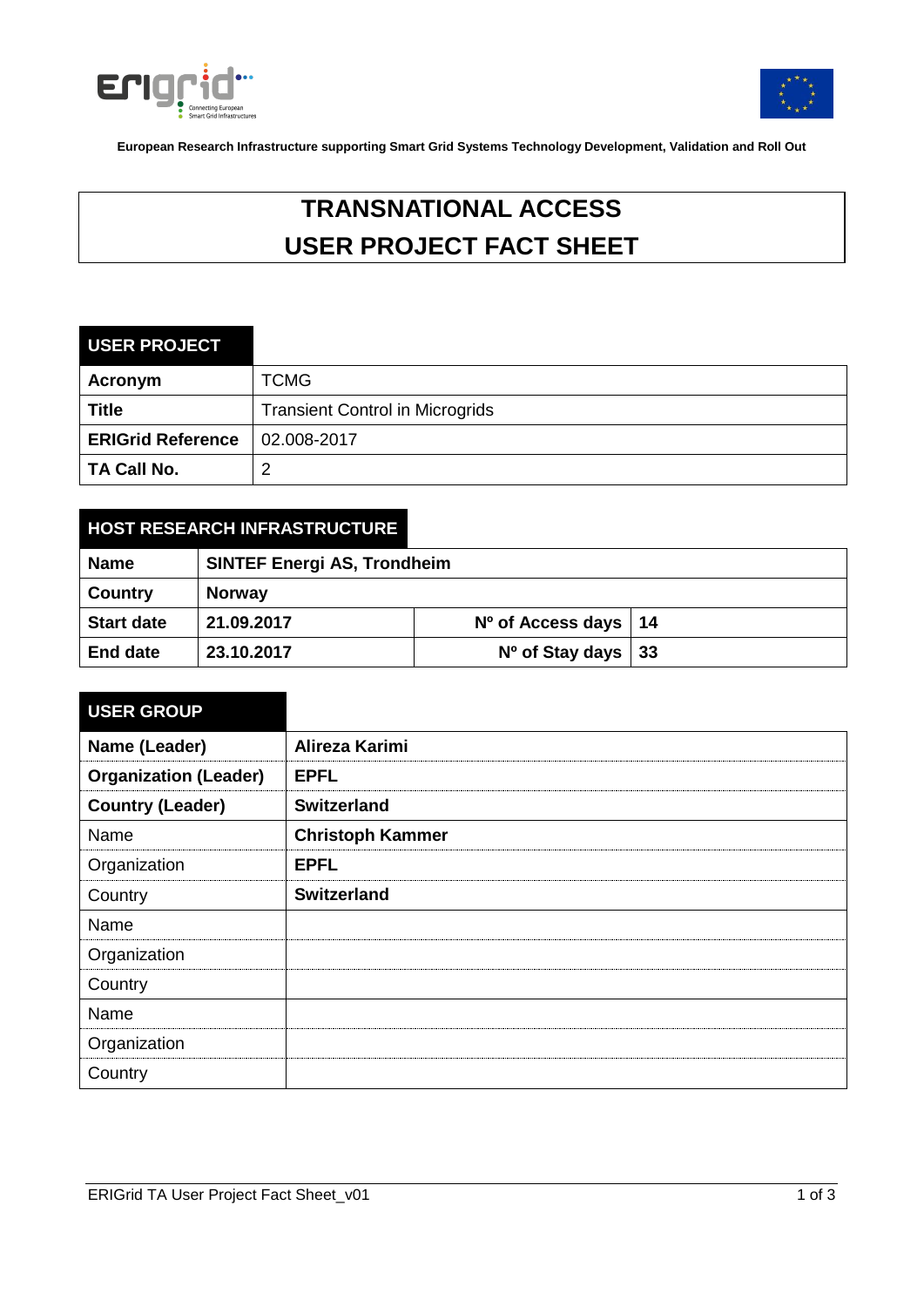



**European Research Infrastructure supporting Smart Grid Systems Technology Development, Validation and Roll Out**

#### **1. USER PROJECT SUMMARY** (objectives, set-up, methodology, approach, motivation)

The focus of the proposed research lies on transient control in weak low- and medium-voltage grids with a large amount of distributed generation. A novel optimization-based control design method is presented that makes it possible to tune the controllers of any number of VSIs in a single step, and guarantees closed-loop stability and performance.

A main difference compared to existing methods is that only the frequency response of the plant is required for the design. This makes it possible to use very detailed and high-order models without

time, maximum overshoot or decoupling are formulated as constraints on sensitivity functions, which allows for an intuitive but powerful problem formulation. The method also makes it possible increasing the complexity of the design process. Common performance specifications such as riseto guarantee robustness towards plant modeling uncertainties and parameter changes using a multimodel approach.

To validate the performance of the developed approach, a realistic case study of a low-voltage distribution grid with multiple photovoltaic (PV) units is considered. The method is used to tune current controllers for the VSIs of the PV units, and the results are validated in numerical simulation as well as in an experimental fashion using a three-phase power-hardware-in-the-loop (PHIL) setup at NTNU Trondheim.

#### **2. MAIN ACHIEVEMENTS** (results, conclusions, lessons learned)

The controller was implemented successfully, and the experimental results confirmed the performance obtained in simulation was realistic. The tests were vital in proving the robustness and applicability of the control design method, and to reaffirm the theoretical results obtained so far.

The experiments also revealed new possible applications of the method towards the damping of harmonic currents introduced by nonlinear effects, which were not considered in the initial design.



## **3. PLANNED DISSEMINATION OF RESULTS** (journals, conferences, others)

The results has been submitted to IEEE Transactions in Power Electronics, which is a high-impact journal in the field. A detailed dissemination of all results will be included in the PhD thesis of Christoph Kammer, which will be accessible to the public in Summer 2018.

The thesis is also part of the SCCER-FURIES project, which is a national project comprised of